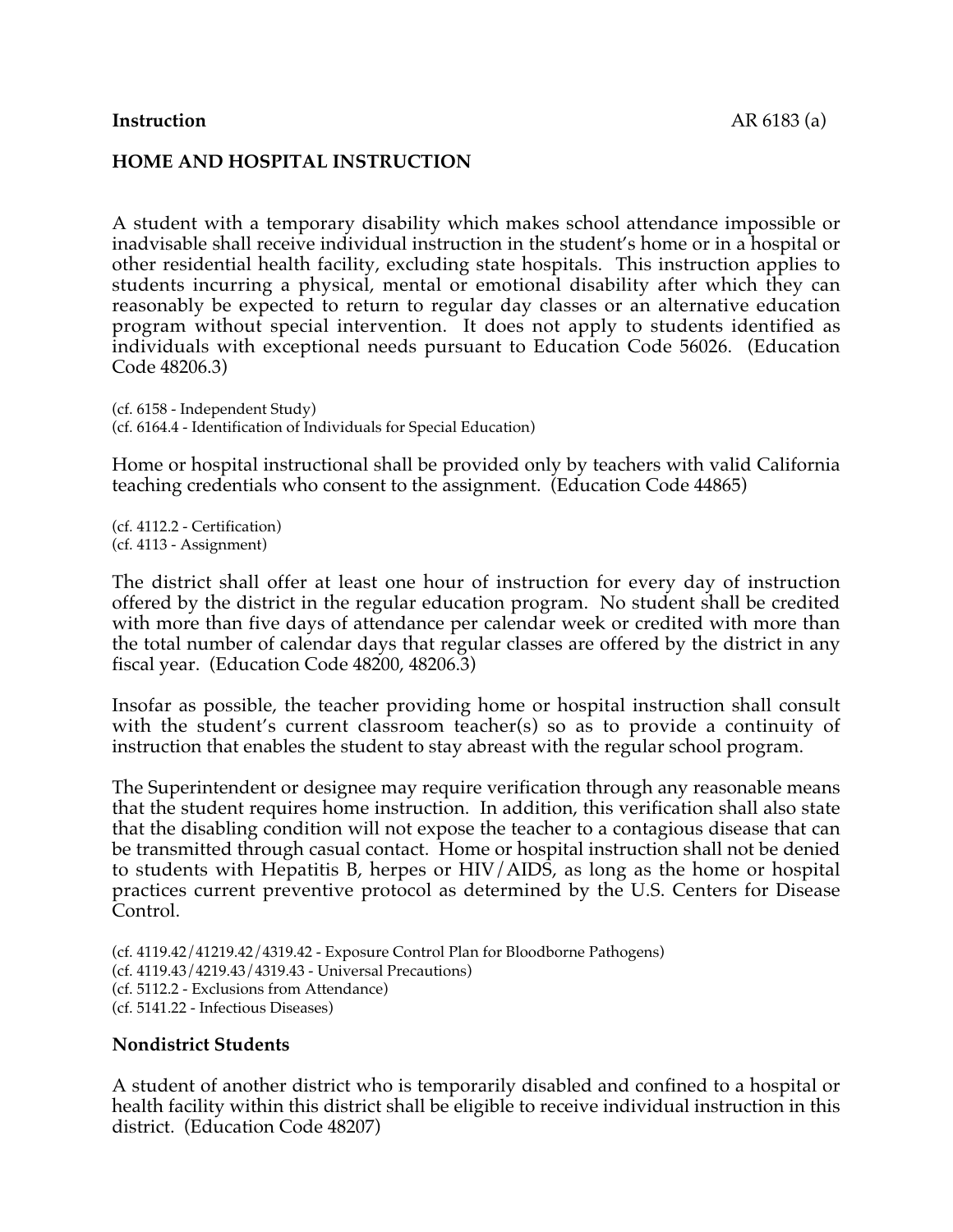# **HOME AND HOSPITAL INSTRUCTION** (continued)

In such circumstances, it is the responsibility of the parent/guardian to notify the district of the student's presence in a qualifying hospital. (Education Code 48208)

Upon receiving such notification, the Superintendent or designee shall: (Education Code 48208)

- 1. Within five working days of the notification, determine whether the student is able to receive individualized instruction and, if so, when it shall begin. Instruction shall begin no later than five working days after the Superintendent or designee has determined that the student is able to receive individualized instruction.
- 2. Within five working days of the beginning of the individualized instruction, the Superintendent or designee shall provide written notification to the district in which the student was previously enrolled stating that the student shall not be counted by that district for purposes of computing average daily attendance, effective the date on which individualized instruction began.

Alternatively, the Superintendent or designee may enter into an agreement with the district in which the student was previously enrolled to have that district provide the individualized instruction. (Education Code 48208)

At the beginning of the school year, the Superintendent or designee shall notify parents/guardians that: (Education Code 48208, 48980)

- 1. Individual instruction is available for temporarily disabled students as prescribed by education Code 48206.3.
- 2. If a student becomes temporarily disabled, it is the parent/ guardian's responsibility to notify the receiving district of the student's presence in a qualifying hospital.

(cf. 5145.6 - Parental Notifications)